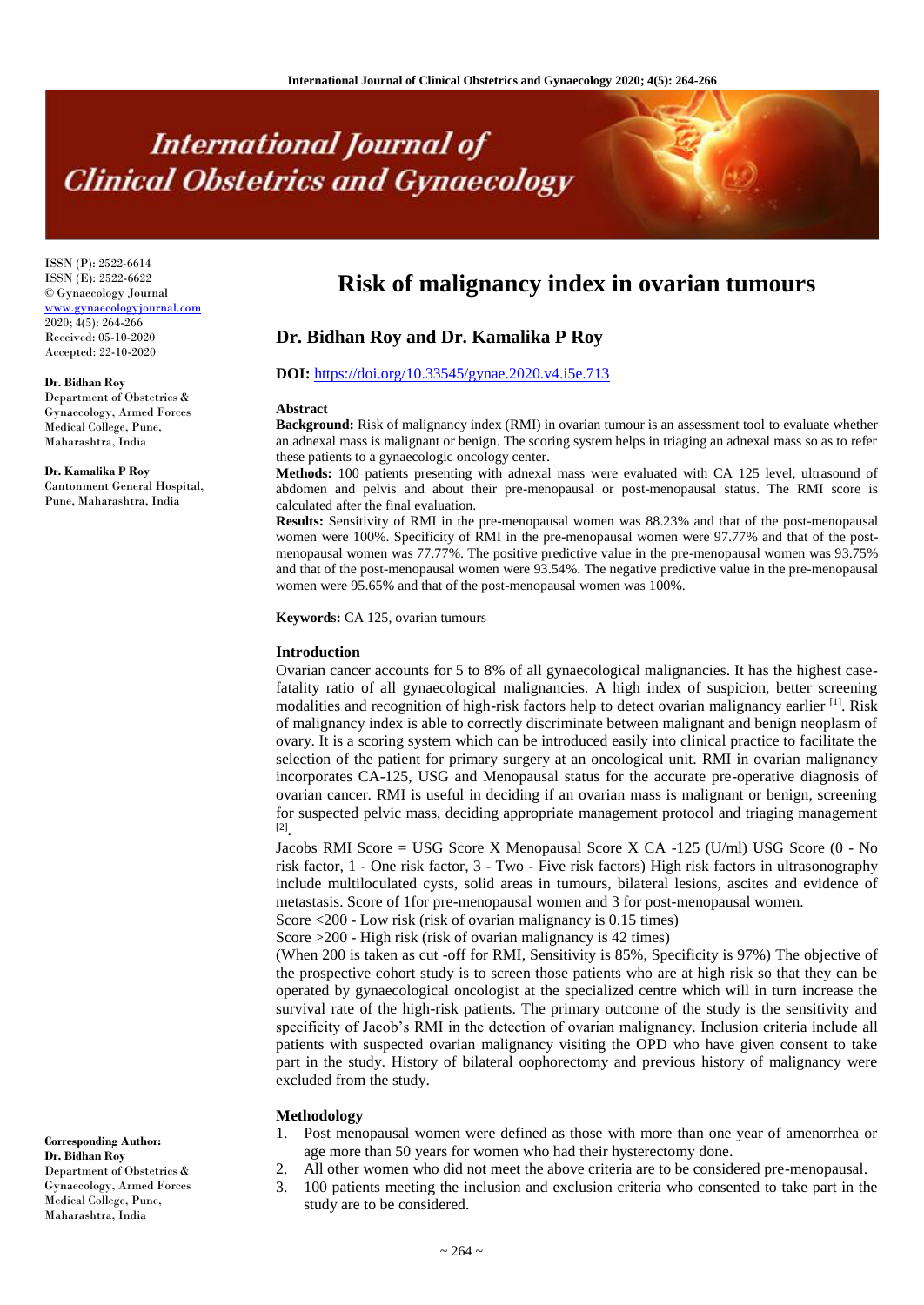- 4. Detailed Clinical history of the patient to be taken and thorough clinical examination to be done.
- 5. Ultrasonography (Abdomen and pelvis) to be done to ascertain the High-risk status-multiloculated cysts, solid lesions, ascites, bilateral lesions, and evidence of metastasis.
- 6. Estimation of CA-125 to be done by fully Automated Bidirectional Inter-phased Chemiluminiscent Immunoassay.
- 7. Calculated JACOBS RMI score to be compared with operative surgical staging and histopathological-cytological examination of the biopsy specimen.
- 8. Data so obtained thereafter will be analyzed using available statistical software.

#### **Results and discussion**

|                     | <b>Pre-menopausal</b> |               | Post-menopausal  |               |
|---------------------|-----------------------|---------------|------------------|---------------|
| $CA$ 125 $>35$ U/mL | Malignant             | <b>Benign</b> | <b>Malignant</b> | <b>Benign</b> |
|                     | 15(32.60%)            | 11(20.37%)    | 29(63.04%)       | 01(1.85%)     |
| CA 125 $<$ 35 U/mL  | $02(4.34\%)$          | 34(62.96%)    |                  | $08(14.81\%)$ |

Sensitivity of CA 125 in the pre-menopausal women was 88.23% and that of the post-menopausal women was 100%. Specificity of CA 125 in the pre-menopausal women was 75.55% and that of the post-menopausal women was 88.88%. The positive predictive value in the pre-menopausal women was 57.69% and that of the post-menopausal women was 90%. The negative predictive value in the pre-menopausal women was 94.44% and that of the post-menopausal women was 100%.

In 2002, Schutter *et al*. using cut-off value of CA 125 to be 35 IU/ mL; he found a sensitivity of CA 125 to be 81% and positive value to be 72%.

In 2003, Stakes *et al.* found CA 125 to be 86% for risk of ovarian cancer algorithm and specificity of 98% for CA 125 component of algorithm. Sensitivity and positive predictive value being 83% and 16% respectively. The ROC algorithm used the observation that women with ovarian cancer have a rising levels of CA 125, whereas women without ovarian cancer have static or falling levels, even if the level remain above 30 IU

/ mL. Because this algorithm analysed the rate of change of CA 125, women with rising levels are recalled for an ultrasound scan before the level reaches 30 IU / mL; this increased the sensitivity and facilitating earlier intervention.

Baron *et al.* in 2005 concluded that the value of CA 125 should be above 135 to achieve 100% specificity in determining benign from malignant masses [3].

Buys *et al.* in 2005 found a positive predictive value of 4% for CA 125 alone and 26.5% for abnormal CA 125 combined with transvaginal sonography [4].

Statistical Analysis revealed that in case of pre-menopausal women Yates corrected Chi-square test value came to be 18.08 and "p" value  $\leq 0.0005\%$ . In post-menopausal women Fischer's Exact Two Tailed test gave a "p" value of  $\leq 0.0005\%$ . Thus the role of CA 125 in differentiating between benign and malignant ovarian tumour in both the pre and post-menopausal women were found to be statistically significant.

|                 | <b>Pre-menopausal</b> |            | Post-menopausal  |               |
|-----------------|-----------------------|------------|------------------|---------------|
| USG Score $>$ 3 | <b>Malignant</b>      | Benign     | <b>Malignant</b> | Benign        |
|                 | 17(36.95%)            | 22(40.74%) | 29(63.04%)       | $06(11.11\%)$ |
| USG Score $<$ 3 |                       | 23(42.59%) |                  | $03(5.55\%)$  |

Sensitivity of Ultrasonography in the pre-menopausal women was 100% and that of the post-menopausal women was also 100%. Specificity of ultrasonography in the pre-menopausal women was 51.11% and that of the post-menopausal women was 33.33%. The positive predictive value in the premenopausal women was 43.58% and that of the postmenopausal women was 82.85%. The negative predictive value in the pre-menopausal women was 100% and that of the postmenopausal women was also 100%.

In 1991, the ultrasonographic scoring system by Sassone A. M *et al.* found specificity of 65% and sensitivity of 89.1% in discriminating between benign and malignant tumours <sup>[5]</sup>. They found a positive predictive value of 70% and negative predictive value of 86.67%. In 1993, De Priest *et al.* devised a Ultrasonographic scoring system which showed a sensitivity of 88.9% and specificity of 50%. Their study showed a positive predictive value of 61.54% and negative predictive value of  $83.3\%$  [6]. In 2003, Alcazar J L devised a scoring system which showed a sensitivity of 94.4%, specificity of 95%, positive predictive value of 94.4% and a negative predictive value of 95% [7] .

Statistical Analysis revealed that in pre-menopausal women Yates corrected Chi-square test value is 11.71 and "p" value is < 0.0005% which is highly significant. In the post-menopausal age group, we did the Fischer Exact Two Tailed test and found that the "p" value to be  $\leq 0.05\%$  and thus statistically significant. Thus, we can conclude that there is a significant role of ultrasonography while detecting and differentiating ovarian tumour.

| Table 3: Risk of Malignancy Index (RMI) |
|-----------------------------------------|
|-----------------------------------------|

|                     | <b>Pre-menopausal</b> |               | Post-menopausal  |               |
|---------------------|-----------------------|---------------|------------------|---------------|
| RMI Score $>$ 200   | <b>Malignant</b>      | <b>Benign</b> | <b>Malignant</b> | <b>Benign</b> |
|                     | 15(32.60%)            | 01(1.85%)     | 29(63.04%)       | $02(3.70\%)$  |
| $RMI$ SCORE $<$ 200 | $02(4.34\%)$          | 44(81.48%)    |                  | 07(12.96%)    |

Sensitivity of RMI in the pre-menopausal women was 88.23% and that of the post-menopausal women was 100%. Specificity of RMI in the pre-menopausal women was 97.77% and that of the post-menopausal women was 77.77%. The positive